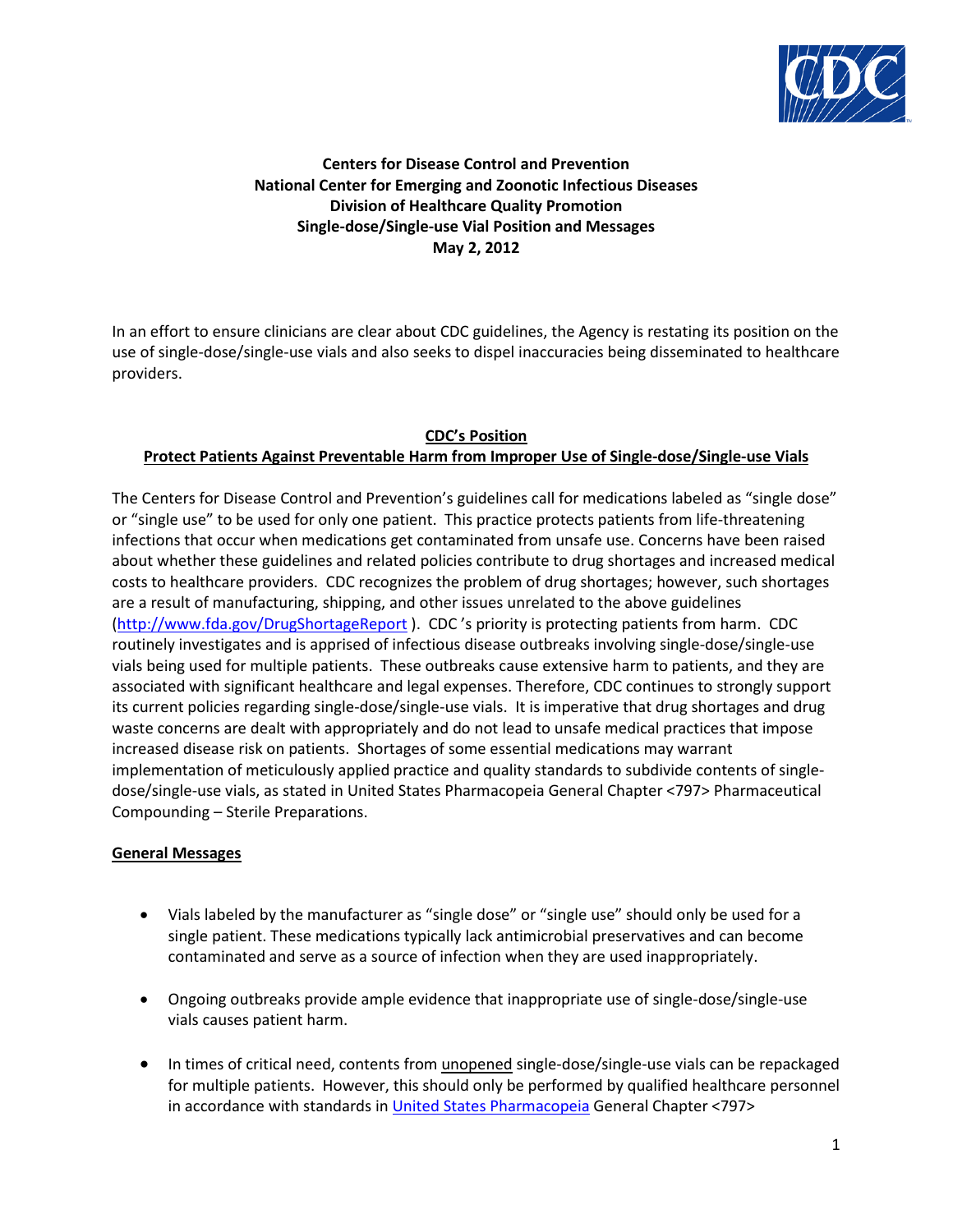Pharmaceutical Compounding – Sterile Preparations. Following the USP standards is imperative, as medication contamination and patient harm can occur when repackaging (e.g. splitting doses) is not done properly.

## **Basic Safe Injection Practice Messages**

1. CDC evidence-based guidelines define safe injection practices under Standard Precautions. These include one-time use of needles and syringes and limiting sharing of medication vials. Vials labeled as "single dose" or "single use" should not be used on multiple patients.

a. A large single-dose/single-use vial may appear to contain adequate drug to treat more than one patient. However, single-dose/single-use vials typically lack antimicrobial preservative and can become contaminated and serve as a source of infection when they are used inappropriately. Therefore, they should only be used for a single patient and a single procedure.

2. Unsafe injection practices include, but are not limited to, reuse of syringes for multiple patients or to access shared medications, administration of medication from a single-dose/single-use vial to multiple patients, and failure to use aseptic technique when preparing and administering injections.

3. Injection safety is every provider's responsibility. It is especially important to remember that when injecting medications into sterile sites, such as the spine, there is no margin for error.

4. When providers deviate from CDC's safe practice guidelines, they are imposing risks on their patients. Since the CDC Guidelines were published in 2007, CDC is aware of at least 19 outbreaks associated with single-dose/single-use medications:

a. 7 outbreaks involved bloodborne pathogen infections and 12 involved bacterial infections (with a majority of affected patients requiring hospitalization)

b. All of these outbreaks involved outpatient settings, with the majority occurring in pain remediation clinics (n=8).

5. Healthcare providers should consult with pharmacy professionals and USP 797 standards when there is a need to subdivide contents of single-dose/single-use vials.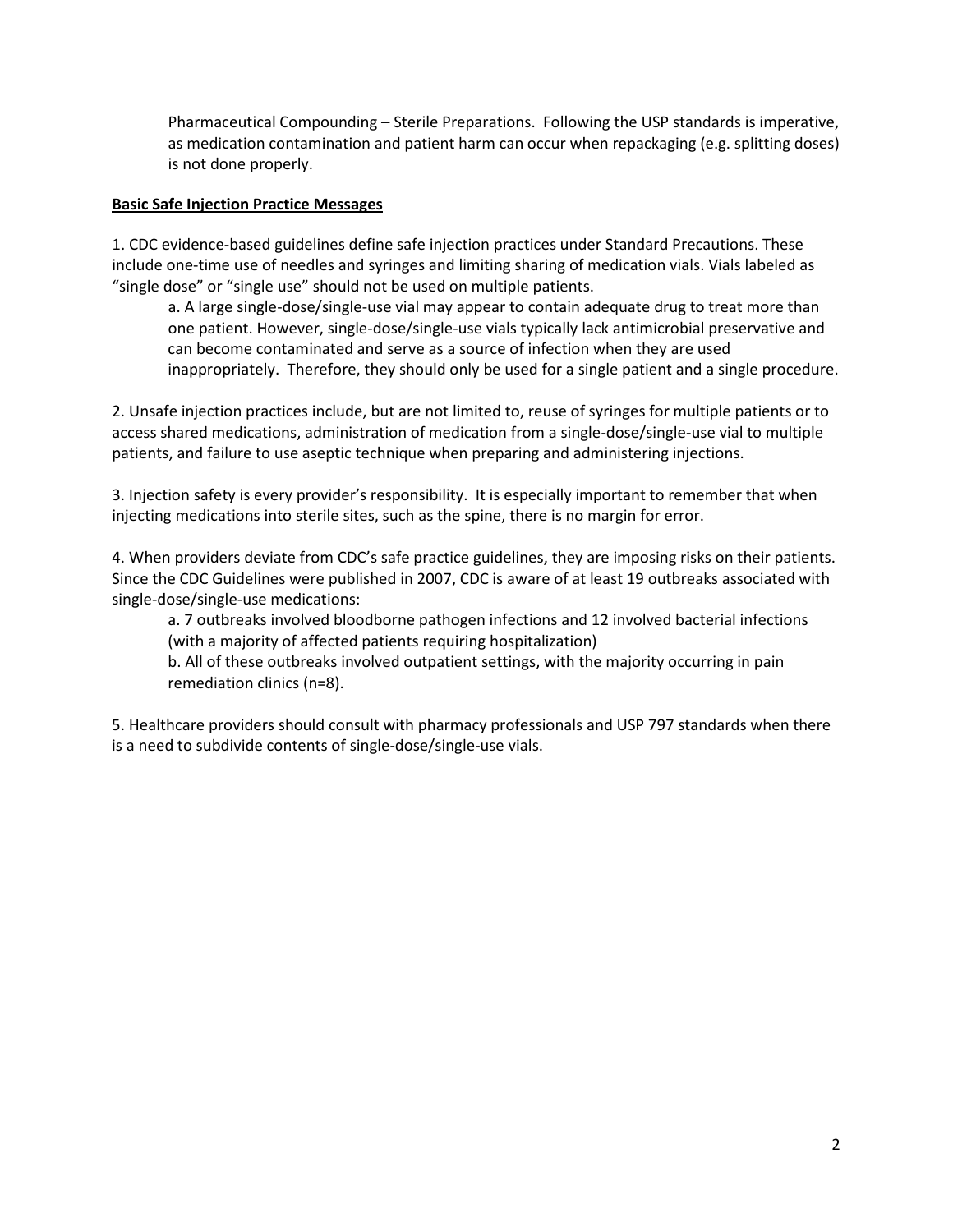# **Misperceptions vs. Facts**

**CDC is aware of a number of misinterpretations or misrepresentations of CDC's guidelines regarding single-dose/single-use vials. CDC outlines below some of these issues and provides more explanation of the Agency's position.**

| <b>Misinterpretation/Misperception</b>                                                                                                                                            | <b>Fact</b>                                                                                                                                                                                                                                                                                                                                                                                                                                                                                                                                                                                                                                                                                                                                                                                                                                                                                                                                                                                                                                                                                                                                                                                                                                                                                                                         |
|-----------------------------------------------------------------------------------------------------------------------------------------------------------------------------------|-------------------------------------------------------------------------------------------------------------------------------------------------------------------------------------------------------------------------------------------------------------------------------------------------------------------------------------------------------------------------------------------------------------------------------------------------------------------------------------------------------------------------------------------------------------------------------------------------------------------------------------------------------------------------------------------------------------------------------------------------------------------------------------------------------------------------------------------------------------------------------------------------------------------------------------------------------------------------------------------------------------------------------------------------------------------------------------------------------------------------------------------------------------------------------------------------------------------------------------------------------------------------------------------------------------------------------------|
| Improper use of single-<br>dose/single-use vials puts patients<br>at risk of infection with only<br>bloodborne pathogens such as<br>hepatitis C virus.                            | Infection risk is not just limited to bloodborne pathogens.<br>Outbreaks from improper use of single-dose/single-use vials have<br>resulted in life-threatening bacterial infections including<br>bloodstream infections, meningitis, and epidural abscesses. Many<br>of these infections have occurred following injection procedures<br>performed in pain remediation clinics.                                                                                                                                                                                                                                                                                                                                                                                                                                                                                                                                                                                                                                                                                                                                                                                                                                                                                                                                                    |
| Guidance regarding safe handling<br>of single-dose/single-use vials is<br>new and has only been in place<br>since 2010.                                                           | CDC injection safety guidelines are not new. They have been part<br>of Standard Precautions since 2007<br>(http://www.cdc.gov/injectionsafety/IP07_standardPrecaution.ht<br><u>ml</u> ).                                                                                                                                                                                                                                                                                                                                                                                                                                                                                                                                                                                                                                                                                                                                                                                                                                                                                                                                                                                                                                                                                                                                            |
| According to CDC, there is never a<br>circumstance when contents from<br>a single-dose/single-use vial may<br>be used for more than one<br>patient.                               | CDC recommends that providers limit the sharing of medications<br>whenever possible. Qualified healthcare personnel may repackage<br>medication from a previously unopened single-dose/single-use vial<br>into multiple single-use vehicles (e.g., syringes). This should only<br>be performed under ISO Class 5 conditions in accordance with<br>standards in the United States Pharmacopeia General Chapter 797,<br>Pharmaceutical Compounding - Sterile Preparations, as well as the<br>manufacturer's recommendations pertaining to safe storage of<br>that medication outside of its original container.                                                                                                                                                                                                                                                                                                                                                                                                                                                                                                                                                                                                                                                                                                                       |
| There is no evidence that single-<br>dose/single-use vials used for<br>multiple patients are responsible<br>for infections if "proper infection<br>control measures" are applied. | Dedicating a single-dose/single-use vial to one patient is, in and of<br>itself, a critical element of proper infection control. CDC continues<br>to see outbreaks in healthcare settings where providers thought<br>they were preparing and administering injections safely. In the last<br>5 years alone, CDC is aware of at least 26 outbreaks due to unsafe<br>injection practices. These outbreaks resulted in more than 95,000<br>patients being referred for testing after potential exposure to<br>infectious diseases. 73% (n=19) of these outbreaks involved use of<br>single-dose/single-use medications for more than one patient.<br>Several of these outbreaks are listed here. All of the outbreaks<br>associated with improper use of single-dose/single-use<br>medications occurred in outpatient settings, with pain remediation<br>clinics (n=8, 42%) representing the most common facility type.<br>These and other suboptimal practices are common, as reported by<br>numerous studies about infection control compliance rates. In fact,<br>in one study published in the Journal of the American Medical<br>Association, CDC and Centers for Medicare and Medicaid Services<br>colleagues reported that two-thirds of the outpatient facilities<br>inspected had lapses in basic infection control practices |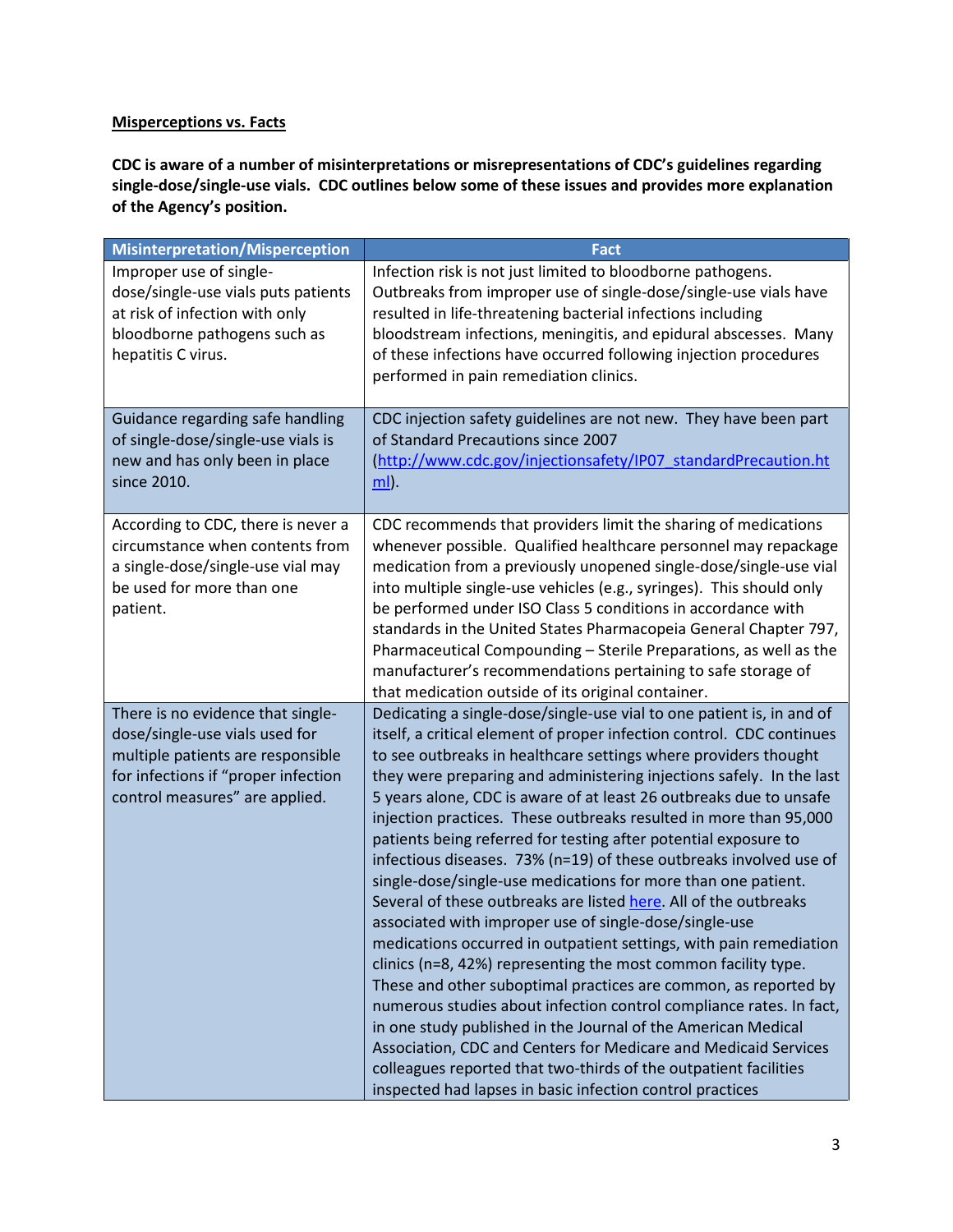|                                                                                                                                                                                                                                                                                    | (http://blogs.cdc.gov/safehealthcare/?p=419). Moreover,<br>infection surveillance is lacking in most outpatient settings; thus it<br>is likely that outbreaks are occurring at a higher frequency, but<br>going undetected.                                                                                                                                                                                                                                                                                                          |
|------------------------------------------------------------------------------------------------------------------------------------------------------------------------------------------------------------------------------------------------------------------------------------|--------------------------------------------------------------------------------------------------------------------------------------------------------------------------------------------------------------------------------------------------------------------------------------------------------------------------------------------------------------------------------------------------------------------------------------------------------------------------------------------------------------------------------------|
| CDC's recommendations regarding<br>single-dose/single-use vials are<br>flexible. In 2002 the agency issued<br>a communication to the Centers<br>for Medicare and Medicaid<br>Services (CMS) regarding how to<br>safely use contents from single-<br>dose/single-use vials for more | The current injection safety guidance is part of CDC's 2007<br><b>Guideline Isolation Precautions: Preventing Transmission of</b><br>Infectious Agents in Healthcare Settings. This guidance supersedes<br>all other formal and informal guidance on this topic and was<br>developed to reflect accumulating evidence, including bloodborne<br>pathogen risk, gathered from outbreaks caused by unsafe injection<br>practices.                                                                                                       |
| than one patient in a dialysis<br>setting. If they allowed use of<br>single-dose/single-use vials for<br>more than one patient in dialysis<br>clinics, why can't it be applied to<br>other patients?                                                                               | In 2002, an informal communication from CDC to the Centers for<br>Medicare and Medicaid Services (CMS) suggested that certain<br>medications packaged in a single-dose/single-use vial could be<br>used for more than one patient in dialysis settings, assuming that<br>certain criteria were followed. In 2008, CDC issued a formal<br>clarification specifically to dialysis providers stating that the 2007<br>guidance superseded the 2002 CDC communication to CMS<br>(http://www.cdc.gov/mmwr/preview/mmwrhtml/mm5732a3.htm). |
| Considerable healthcare savings<br>could be achieved if less<br>stringent policies were in place.                                                                                                                                                                                  | Any potential savings from stretching the contents of single-<br>dose/single-use vials by healthcare providers can be quickly<br>offset by the costs associated with viral hepatitis,<br>bloodstream infections, meningitis, epidural abscesses and<br>other infectious complications. These costs are primarily<br>borne by patients and their families. In addition, clinicians<br>could face legal costs and potentially lose their medical<br>licenses if basic safe practices are not followed and patients<br>are harmed.      |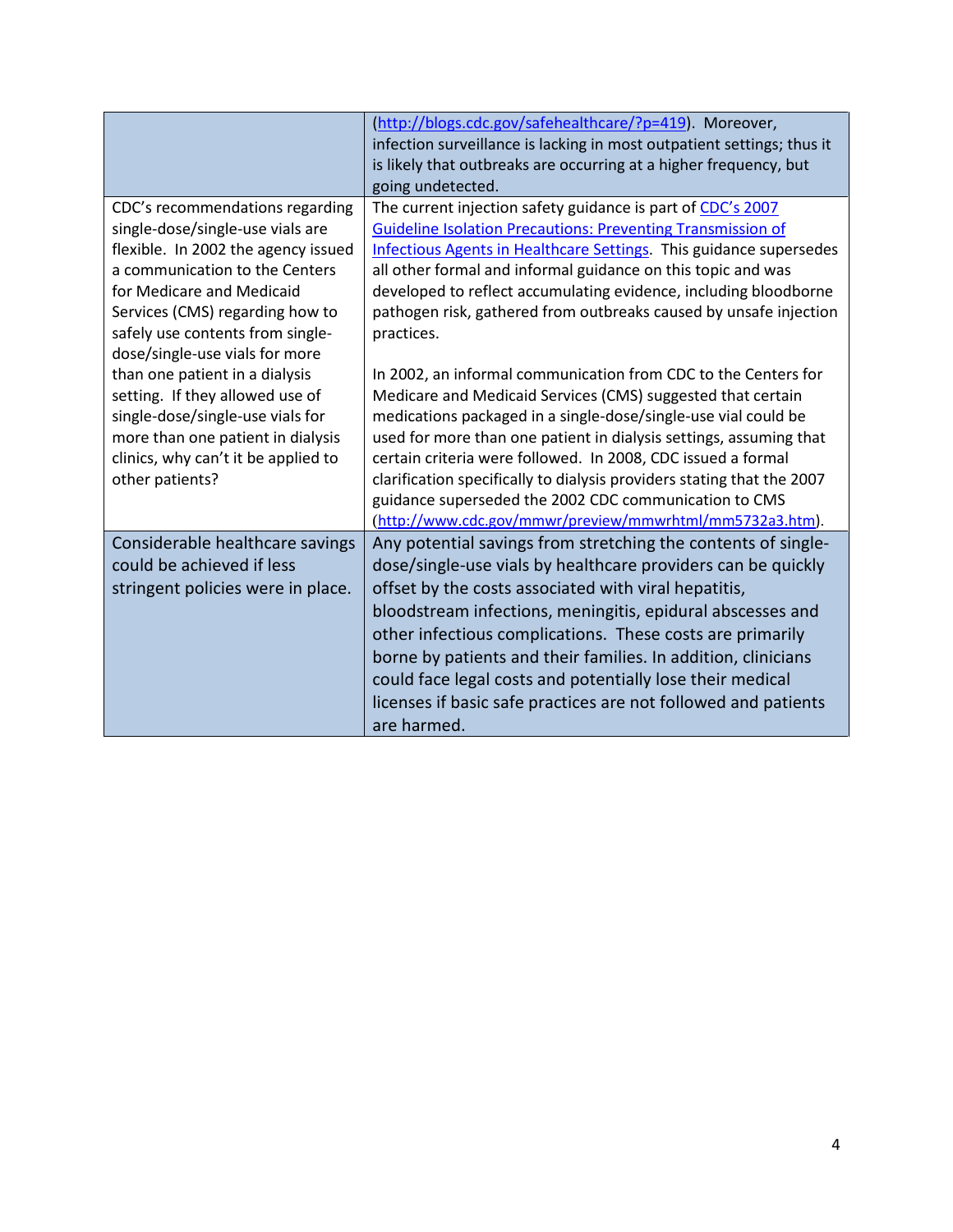## **FAQs About Single-dose/Single-use Vials in Clinical Settings**

#### **What is a single-dose or single-use vial?**

A single-dose or single-use vial is a vial of liquid medication intended for parenteral administration (injection or infusion) that is meant for use in a single patient for a single case/procedure/injection. Single-dose or single-use vials are labeled as such by the manufacturer and typically lack an antimicrobial preservative.

## **Can single-dose or single-use vials be used for more than one patient?**

No. Vials that are labeled as single-dose or single-use should be used for a single patient and single case/procedure/injection. There have been multiple outbreaks resulting from healthcare personnel using single-dose or single-use vials for multiple patients.

Even if a single-dose or single-use vial appears to contain multiple doses or contains more medication than is needed for a single patient, that vial should not be used for more than one patient nor stored for future use on the same patient.

To prevent unnecessary waste or the temptation to use contents from single-dose or single-use vials for more than one patient, clinicians and purchasing personnel should select the smallest vial necessary for their needs when making treatment and purchasing decisions.

## **In critical situations, is there any option for medication from a single-dose/single-use vial to be used for more than one patient?**

It is optimal for the medication to be used for just one patient. Shortages of some essential medications may warrant implementation of meticulously applied practice and quality standards to subdivide contents of single-dose/single-use vials. In these cases, qualified healthcare personnel may repackage medication from a previously unopened single-dose/single-use vial into multiple single-use vehicles (e.g., syringes). This should only be performed under ISO Class 5 conditions in accordance with standards in United States Pharmacopeia General Chapter 797, Pharmaceutical Compounding – Sterile Preparations, as well as the manufacturer's recommendations pertaining to safe storage of that medication outside of its original container.

## **Is it acceptable to combine (pool) leftover medication from single-dose or single-use vials?**

**No.** Do not combine (pool) leftover contents of single-dose or single-use vials or store single-dose or single-use vials for later use. Single-dose or single-use vials are intended for use on a single patient for a single case/procedure. There have been outbreaks resulting from pooling of contents of single-dose or single-use vials and/or storage of contents for future use.

## **When should single-dose or single-use vials be discarded?**

Medication vials should always be discarded whenever sterility is compromised or questionable. In addition, the following recommendations are made for handling of single-dose or single-use vials:

- If a single-dose or single-use vial has been opened or accessed (e.g., needle-punctured) the vial should be discarded according to the time the manufacturer specifies for the opened vial or at the end of the case/procedure for which it is being used, whichever comes first. It should not be stored for future use.
- If a single-dose or single-use vial has **not** been opened or accessed (e.g., needle-punctured), it should be discarded according to the manufacturer's expiration date.